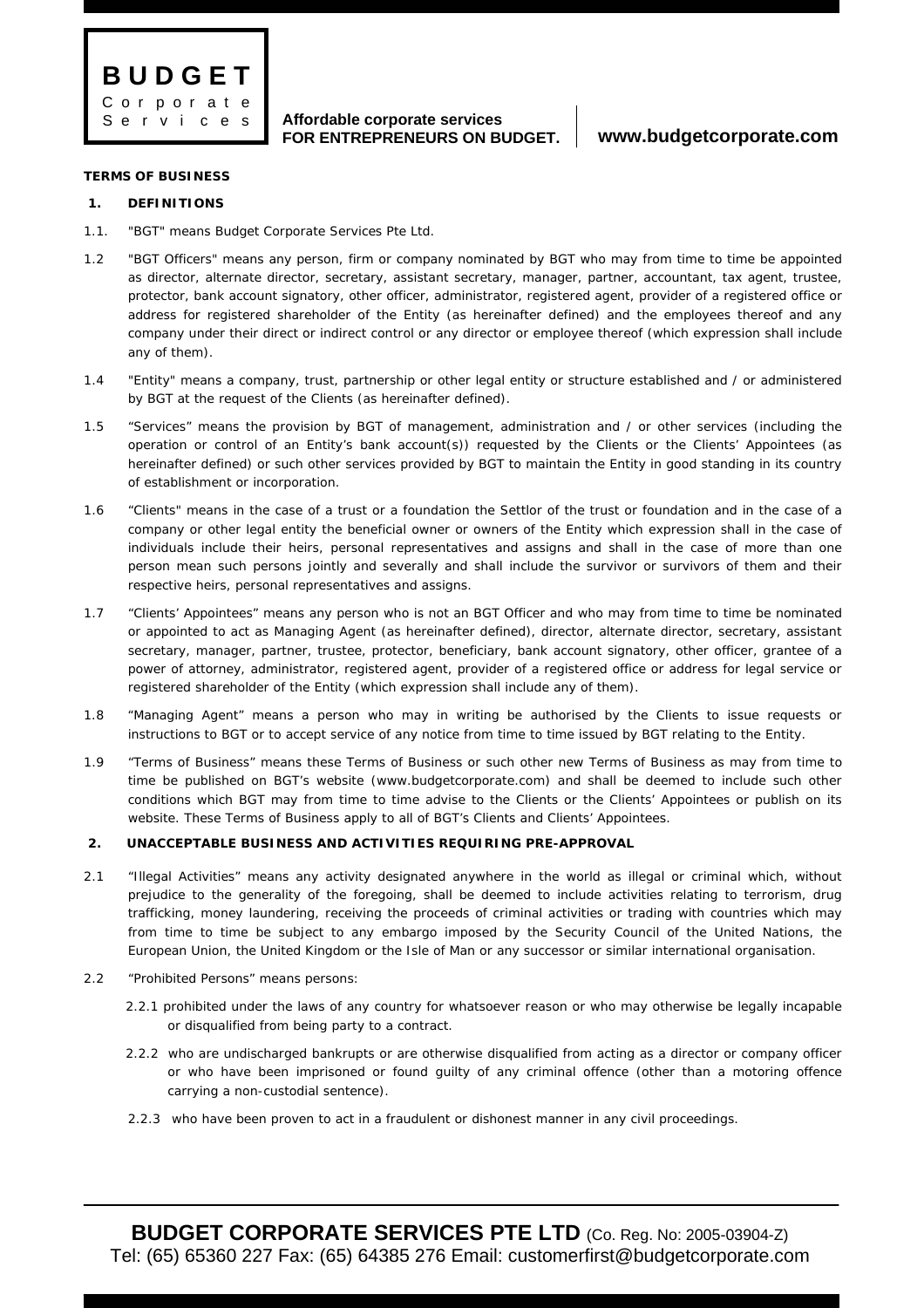

- 2.2.4 who are resident in a country which is subject to any international restriction or embargo including, but without prejudice to the generality of the foregoing, those imposed by the Security Council of the United Nations, the European Union, the United Kingdom or the Isle of Man or any successor or similar organisation.
- 2.2.5 who are government officials or politicians.
- 2.3 "Prohibited Activities" means activities not approved or accepted by Singapore Authority and which, without prejudice to the generality of the foregoing, include activities relating to:
	- 2.3.1 arms, weapons or munitions;
	- 2.3.2 mercenary or contract soldiering;
	- 2.3.3 security and riot control equipment such as stun guns, electronic restraining devices, CS gas or other similar materials, pepper sprays or any other device that could lead to the abuse of human rights or be utilised for torture or which may otherwise be used in an offensive manner;
	- 2.3.4 technical surveillance or bugging equipment and industrial espionage;
	- 2.3.5 dangerous or hazardous biological, chemical or nuclear materials including equipment or machinery to manufacture or handle such materials and the transportation, handling, disposal or dumping of such materials;
	- 2.3.6 human or animal organs, including blood and plasma;
	- 2.3.7 the abuse of animals, vivisection or the use for any scientific or product testing purpose of animals;
	- 2.3.8 genetic material;
	- 2.3.9 adoption agencies, including surrogate motherhood;
	- 2.3.10 the abuse of refugees or human rights;
	- 2.3.11 pornography;
	- 2.3.12 drug paraphernalia;
	- 2.3.13 pyramid sales;
	- 2.3.14 the offer or provision of legal or tax advice otherwise than by persons who are professionally qualified and, where appropriate, licensed so to do;
	- 2.3.15 the provision of trustees or services relating to the administration or management of trusts, companies or the undertaking of any service or business that might compete with BGT;
	- 2.3.16 trading or other activities relating to futures or other derivatives or financial instruments that create an open or unlimited exposure;
	- 2.3.17 any activity which may damage the reputation of BGT or the country of establishment or incorporation of the Entity.
- 2.4 "Pre- Approval Required Activities" means:
	- 2.4.1 Financial business involving: soliciting funds from the public, offering investment advice to the public, insurance business, the operation and administration of collective investment schemes or the management of investments other than where the assets so managed comprise the property of the Entity.
	- 2.4.2 Any activity relating to the provision of financial services or any other business activity which requires a licence in any jurisdiction.
	- 2.4.3 Time share and holiday clubs.
	- 2.4.4 Advertising an Entity or any address belonging to BGT by any means (including the Internet).
	- 2.4.5 Accepting payment over the Internet for products or services.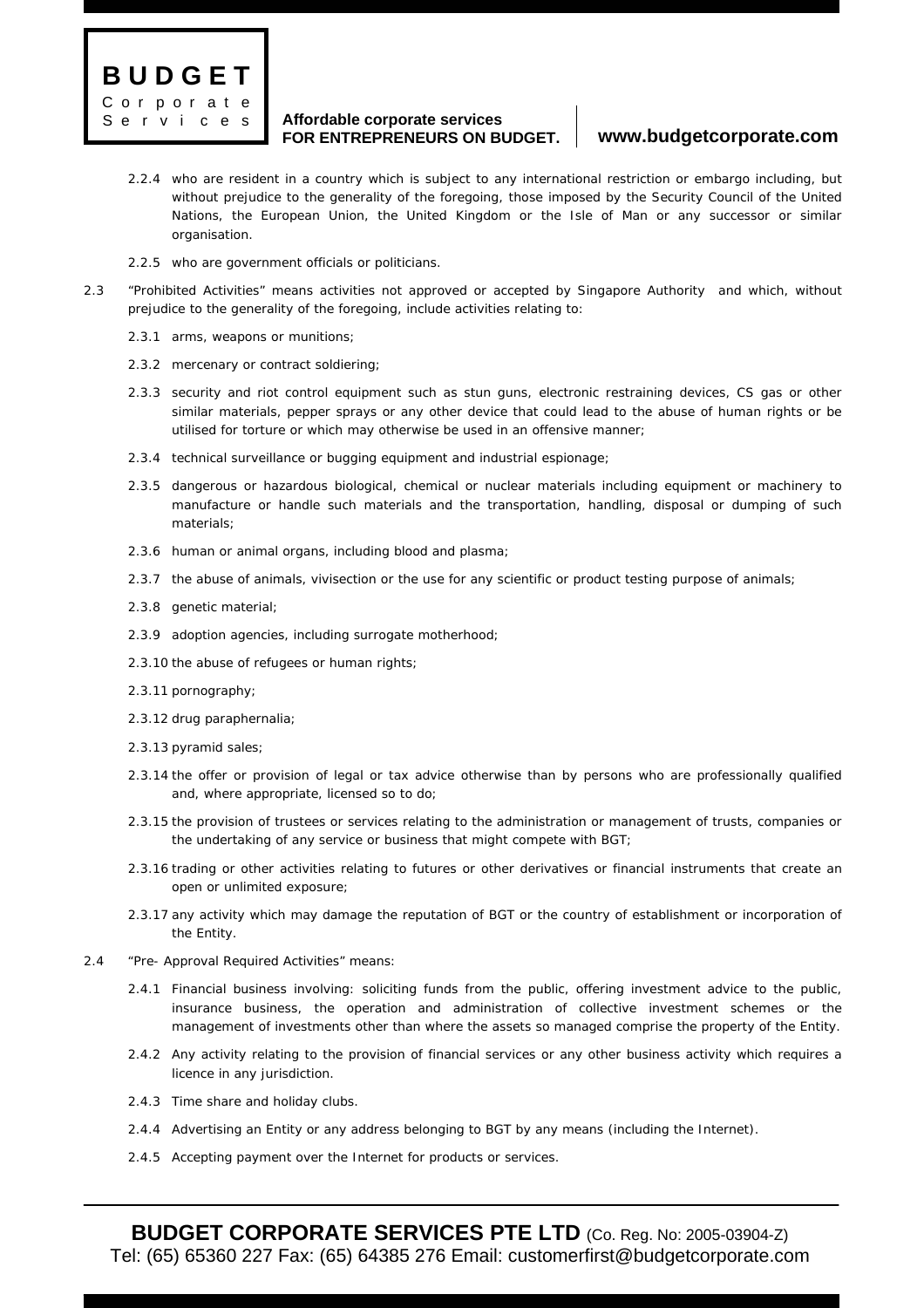

- 2.4.6 Trading in high-risk products or services, or products or services which may be associated with fraud such as alcohol, cigarettes, tobacco, fine art, the provision of telephone and mobile telephony services (including call back numbers and trading in mobile telephones or SIM cards) and computer chips.
- 2.4.7 Utilising merchant numbers for processing credit card orders.
- 2.4.8. Gambling or lotteries.
- 2.4.9 Mail or telephone order schemes.
- 2.5 If any Clients or the Clients' Appointees are or become Prohibited Persons, or engage in any Illegal Activities or the Entity engages in any Illegal Activities or Prohibited Activities or undertake any Pre-Approval Required Activities without first obtaining BGT's prior written consent, BGT may at its discretion immediately terminate the Services or take any of the actions referred to in Paragraph 8.4 hereof.

## **3. WARRANTIES**

- 3.1 The Clients undertake, warrant and covenant with BGT that:
	- 3.1.1 they have full legal capacity to enter into an agreement with BGT in accordance with these Terms of Business and to acquire the Entity and to receive the Services.
	- 3.1.2 when the Entity is not a trust or a foundation, they are the ultimate beneficial owners of the Entity.
	- 3.1.3 they are not and will not act in a fiduciary capacity for any other person, firm or company in relation to the Entity.
- 3.2 The Clients undertake and warrant with BGT that they:
	- 3.2.1 will comply with BGT's Terms of Business.
	- 3.2.2 procure that those appointed as Clients' Appointees understand the legal duties and obligations created by these Terms of Business and shall, if so required by BGT, procure that such persons enter into direct written agreements with BGT agreeing to comply with these Terms of Business.
	- 3.2.3 have taken appropriate tax and legal advice with regard to the establishment, acquisition and operation of the Entity.
	- 3.2.4 agree that BGT may (but shall not in any event be obliged to) rely on communications received from the Clients or the Clients' Appointees in determining what steps BGT is required to take in administering the Entity and providing the Services.
	- 3.2.5 will pay, in full, any personal or corporate taxes that may become due as a result of the establishment and operations of the Entity.

### **4. INDEMNITY**

The Clients jointly and severally (for themselves and on behalf of the Clients' Appointees) covenant with BGT and with the Entity and, where appropriate, shall procure that the Entity covenants with BGT that they will at all times indemnify and keep BGT indemnified:

- 4.1. against all actions, suits, proceedings, claims, demands, costs, expenses and liabilities (including legal fees), which may arise or be incurred, commenced or threatened against BGT in connection with or arising from the acquisition or business activity of the Entity or the provision of the Services;
- 4.2 in respect of anything done or omitted to be done by BGT, provided that this provision shall have no application to any liability for death or personal injury arising from the negligence of BGT or to any liability arising as a result of fraud on the part of BGT;
- 4.3 in respect of any failure by BGT to comply, wholly or partially, with any instruction or request made by the Clients or the Clients' Appointees or any errors or incomplete instructions or requests received by BGT;
- 4.4 in respect of any loss or damage arising from the use of facsimile or email, including the use of unencrypted email, failed or incomplete transmission, distortion and loss of privacy arising from viruses or otherwise;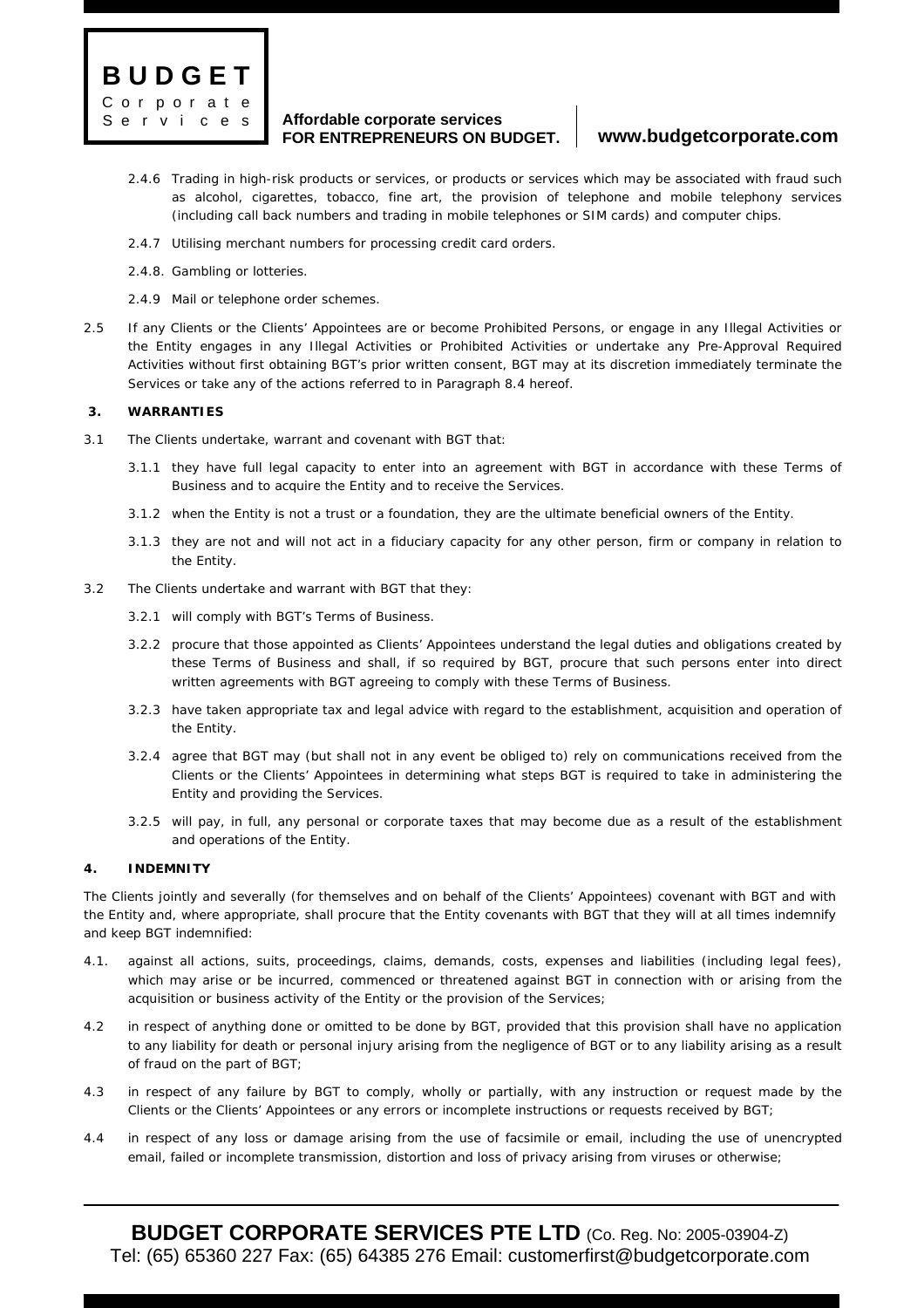

4.5 in respect of any penalties, fines, fees or other liabilities incurred by the Clients and / or the Clients' Appointees and / or the Entity in relation to the Entity and / or the Services.

# **5. NO LIABILITY FOR LOSS**

BGT expressly disclaims any liability to the Clients, the Clients' Appointees, the Entity and any third parties associated with them for any damage or loss to any of them arising from the establishment, acquisition or operation of the Entity and / or the provision of the Services by or to the Clients, the Clients' Appointees, the Entity or any other person.

## **6. CLIENTS' OBLIGATIONS**

- 6.1 The Clients must give BGT at least 30 days' advance written notice of their intention to discontinue the Services.
- 6.2 The Clients must obtain BGT's written consent before seeking to change the beneficial ownership of the Entity or seeking to appoint new Clients' Appointees. Any such applications must be accompanied by written details of such proposed changes or appointments as BGT may require which shall, without prejudice to the generality of the foregoing, include an appropriately certified copy of the passport, proof of residential address and a detailed personal history of such persons and BGT reserves the right to request further information and documentation concerning such proposed changes and to decline to accept such applications.
- 6.3 The Clients shall and shall procure that the Clients' Appointees shall:
	- 6.3.1 immediately inform BGT of any matters which might affect the Entity and / or influence BGT's willingness or ability to provide, or continue to provide, the Services.
	- 6.3.2 immediately inform BGT of the nature of the activities and business of the Entity and seek BGT's prior written consent before making any material changes to those activities.
	- 6.3.3 obtain BGT's prior written consent before placing any advertisement or making any public announcement relating to the Entity or any activities undertaken by it.
	- 6.3.4 at all times pay to BGT any sum due to BGT including any fees, disbursements and expenses incurred by BGT in connection with the Entity and / or in providing the Services (including fees charged by BGT in relation to the provision of the Services).

# **7. ADDITIONAL CLIENTS' OBLIGATIONS WHEN BGT PROVIDES BGT OFFICERS**

- 7.1 When BGT provides BGT Officers, the Clients must, at all times, keep the Entity in funds sufficient to discharge its liabilities as and when they become due and at the request of BGT or the BGT Officers pay to the Entity or BGT on its behalf, such sums as may be required to enable the Entity to discharge, in full, any liabilities (including BGT's fees).
- 7.2 When BGT provides BGT Officers, the Clients shall and shall procure that the Clients' Appointees shall:
	- 7.2.1 immediately inform BGT of any matters that might affect the Entity or any matter which is material to the management, business or affairs of the Entity.
	- 7.2.2 at the written request of BGT, immediately provide information to enable BGT to prepare annual or other statutory returns, financial or other statements in relation to the Entity.
	- 7.2.3 immediately provide BGT without delay all contractual, financial or other information concerning any asset, transaction, trading activity or business of the Entity.
	- 7.2.4 not without BGT's prior written consent seek to alienate, assign, sell, pledge or otherwise dispose of, charge or encumber any asset of the Entity, including any shares issued by the Entity. BGT reserves the right to request further information concerning such proposals and to decline to accept such applications.
	- 7.2.5 immediately advise BGT in writing, of all legal proceedings, claims, demands made or threatened against the Entity or the BGT Officers.
	- 7.2.6 where the Clients or the Clients' Appointees are grantees of a power of attorney issued by the Entity they must:
		- 7.2.6.1 act with the utmost good faith to the Entity, BGT and the BGT Officers.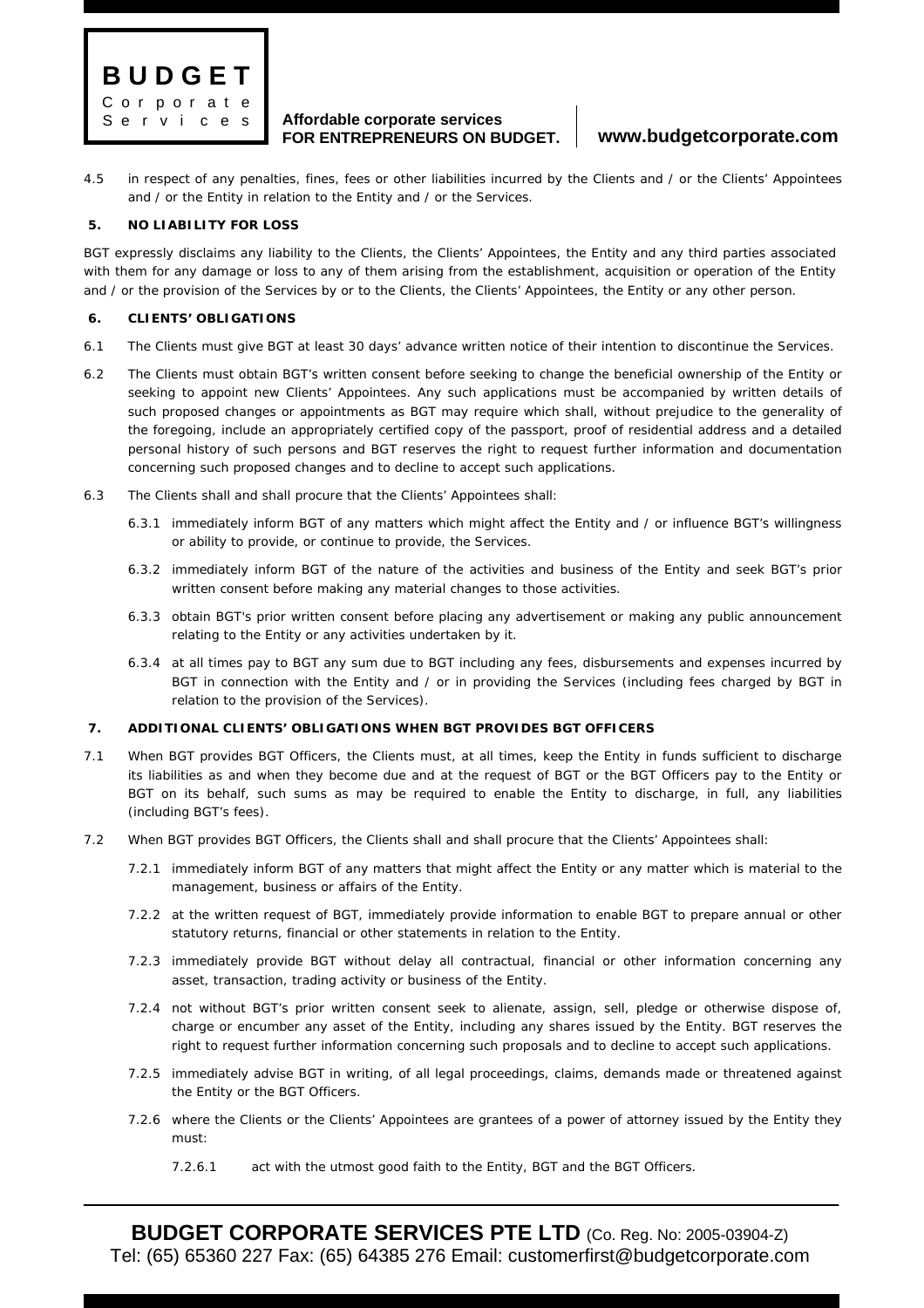

- 7.2.6.2 keep and maintain and on demand deliver to BGT accurate financial and business records.
- 7.2.6.3 immediately disclose to BGT, in writing, information relating to the operation of the business of the Entity which might create a conflict of interest between them and the Entity and / or with BGT or the BGT Officers.
- 7.2.6.4 immediately inform BGT, in writing, each time a power of attorney is exercised and provide written details of any acts undertaken.
- 7.3 When BGT provides BGT Officers, BGT shall be entitled to take any steps which it may in its absolute discretion think fit to protect the interests and / or assets of the Entity and at the cost of the Clients or the Entity including the obtaining of professional advice as BGT may consider necessary.

### **8. REQUESTS AND INSTRUCTIONS**

- 8.1 The Clients on behalf of themselves and the Clients' Appointees and the Entity agree to provide all requests or instructions to BGT in writing by letter or facsimile and BGT shall only consider such requests or instructions when signed by all the Clients or the Managing Agent or, with the prior written consent of BGT, when they are made by encrypted email sent by the Managing Agent.
- 8.2 The Clients acknowledge that BGT is bound by regulatory and other obligations under laws and regulations of the jurisdiction in which the Services are provided, the jurisdiction of incorporation or establishment of the Entity and / or the jurisdictions where the Entity undertakes business and agree that any action undertaken by BGT or the BGT Officers in order to comply with those laws or regulations shall not constitute a breach by BGT or the BGT Officer's of their obligations hereunder.
- 8.3 BGT shall not be required to take any action which it considers to be unlawful or improper or which it believes may be detrimental to it, the BGT Officers, or the Entity.
- 8.4 Where permitted under these Terms of Business or if instructions are requested by BGT from the Clients or the Clients' Appointees and no instructions have been received by BGT within 30 days of such a request being made, or where the urgency of the matter requires action within a shorter period, BGT may immediately and with no liability to the Clients, the Clients' Appointees or the Entity take no further action in relation to a particular matter or take such other action as they shall in their absolute discretion consider appropriate or as they may be advised.

The Clients irrevocably agree that, if the Entity is a limited liability company and the BGT Officers are members or officers of that company, or the Entity is a Partnership and the BGT Officers are members of that partnership, or the Entity is a trust and the BGT Officers are trustees or protectors of that trust, BGT may, without being obliged to give notice to the Clients or the Clients' Appointees, take such steps as they shall in their absolute discretion consider appropriate which shall without prejudice to the generality of the foregoing include having the Entity struck off, dissolved or liquidated; or resigning all or any of the BGT Officers; or transferring all or any of the shares, capital or assets or liabilities of the Entity into the name of the Clients; or appointing the Clients as a director, officer, manager, trustee or protector of the Entity; or take such other action as they shall in their absolute discretion consider appropriate or as it may be advised.

### **9. PAYMENT OF FEES**

- 9.1 When the Entity is not a trust or a foundation, the legal ownership of the Entity shall not pass to the Clients until payment in full of all fees, including government duties and taxes, has been received by BGT. No refunds are given after an order has been processed and no refunds will be made where BGT ceases to provide the Services.
- 9.2 BGT will not provide Services until BGT has received, in full, all fees and disbursements payable in relation to the Entity or the provision of the Services.
- 9.3 The Clients hereby irrevocably authorises BGT to withdraw from any sums held on any account managed by BGT or otherwise held by BGT, on behalf of the Clients and / or the Entity any monies required to discharge any fees or expenses, including any government fees, duties, taxes or penalties, payable to or by BGT or the Entity.
- 9.4 Fees are stated in BGT's Fee Schedule, published from time to time, or as may be notified to or agreed with Clients.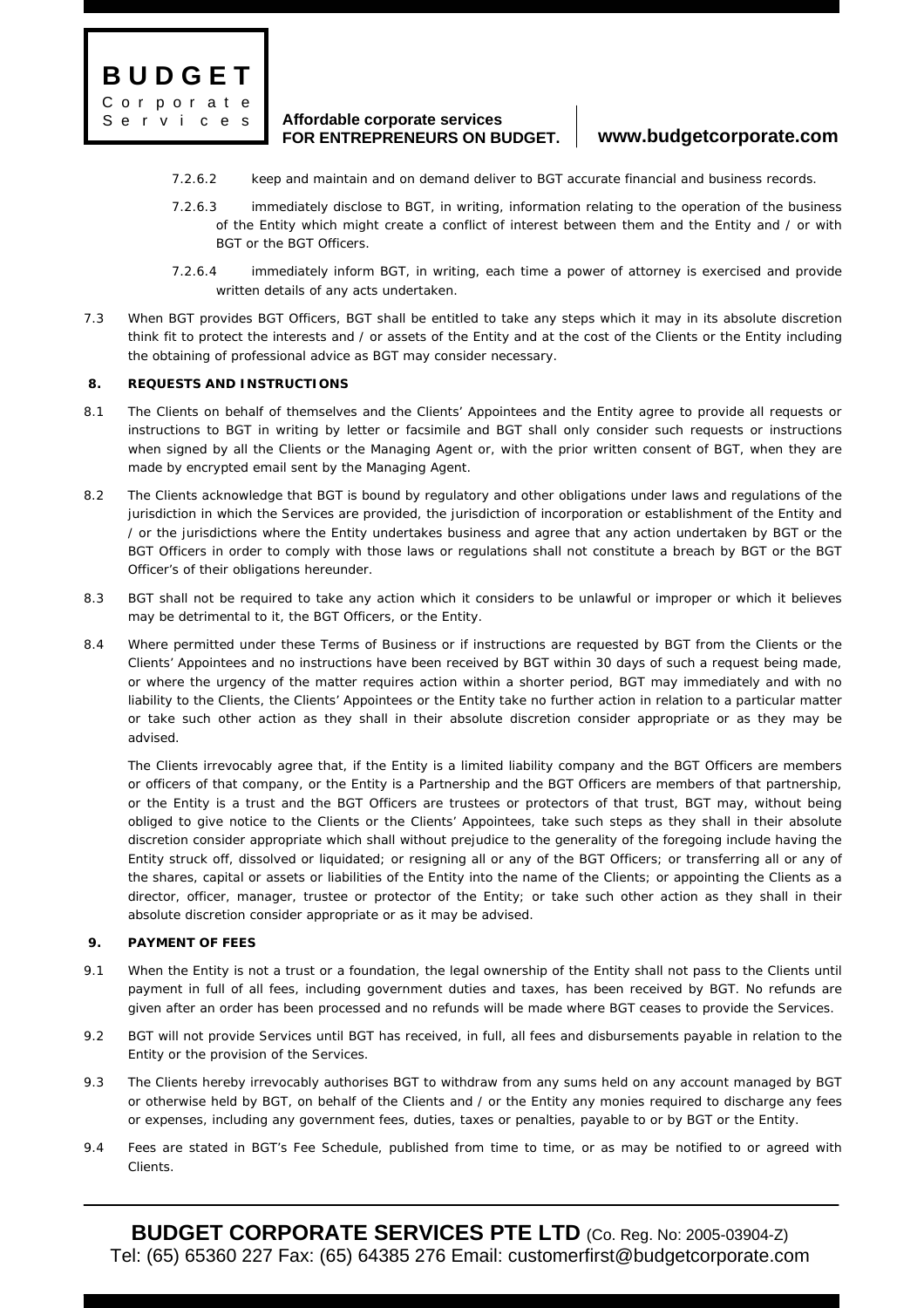**B U D G E T** C or p or a t e S e r v i c e s

### **Affordable corporate services FOR ENTREPRENEURS ON BUDGET. www.budgetcorporate.com**

- 9.5 Where any fees for Services remain unpaid for more than 90 days, BGT may at its discretion immediately terminate the Services, and / or obtain payment from any assets of the Entity and / or the Clients. In such circumstances, BGT reserves the right to treat these Terms of Business as terminated without further obligation, save as to any continuing covenant, obligation or undertaking given by the Clients or the Clients' Appointees to BGT , and to act pursuant to the provision of Paragraph 8.4 of these Terms of Business.
- 9.6 Unless otherwise agreed in writing with the Clients, BGT will not pay any interest on any monies held by BGT on behalf of the Entity and / or the Clients and / or the Clients' Appointees.
- 9.7 BGT and its associated companies, their officers, agents and employees shall be entitled to retain any third-party commission or fee which is paid or may become payable to it notwithstanding that such commission or fee is payable as a direct or indirect result of BGT providing the Services or otherwise in relation to the Entity.
- 9.8 Should BGT cease to provide Services or should the Clients advise BGT that they no longer require the Entity, the Clients must pay to BGT any fees or costs which may be incurred by BGT in relation to the striking off, dissolution, liquidation or transfer of the Entity (including BGT's minimum transfer or termination fee).
- 9.9 In the event that the Clients shall request BGT to transfer the management or administration of the Entity or should BGT request the Clients to transfer the management or administration of the Entity to another agent or Corporate Service Provider, BGT shall not be obliged to transfer the Entity until all outstanding fees (including government fees, duties, taxes and other third party disbursements together with BGT's transfer or termination fees) have been paid in full.
- 9.10 Where the Clients make part payment to BGT of any fee note or invoice rendered by BGT, BGT reserves the right to apply any monies received in firstly discharging its professional fees and only thereafter in payment of any government fees, duties charges or taxes or other payments to third parties.

### **10. CESSATION OF SERVICES**

- 10.1 BGT shall be entitled by written notice to cease to provide the Services, if:
	- 10.1.1 The Clients or the Clients' Appointees in the reasonable opinion of BGT fail to observe to the fullest extent these Terms of Business;
	- 10.1.2 It comes to the attention of BGT that the Entity is being used for activities which were not referred to in the application delivered by the Clients to BGT or as subsequently advised and accepted in writing by  $RGT$
	- 10.1.3 In the event of the death of Clients, including in the case of joint persons, the death of any one person, and the Clients fail or have failed to make adequate provision for the disposition of the affairs and the ownership of the Entity;
	- 10.1.4 In the event that any legal proceedings are commenced against the Entity, the Clients or the Clients' Appointees (including any injunction or investigative proceedings).
- 10.2 In any of the circumstances described in Paragraph 10.1 above, BGT reserves the right to take action pursuant to Paragraph 8 and to treat these Terms of Business as terminated without further liability on the part of BGT.
- 10.3 BGT may at its discretion cease to provide the Services upon giving to the Clients or the Managing Agent 45 days written notice of its intention so to do.
- 10.4 BGT may by written notice to the Clients, the Clients' Appointees or the Managing Agent immediately cease to provide the Services where the Clients or the Clients Appointees shall breach the provisions of Paragraphs 2 or 3 of these Terms of Business.
- 10.5 The Clients and the Clients' Appointees for themselves as agent for and on behalf of the Entity acknowledge, following the cessation of Services, that BGT may have continuing regulatory / fiduciary duties under any applicable law. Accordingly, without prejudice to BGT's rights, BGT may (but is not obliged to) continue to provide Services in order to discharge such duties and BGT shall be entitled to charge fees at its applicable rate for the provision thereof.

### **12. INTERPRETATION**